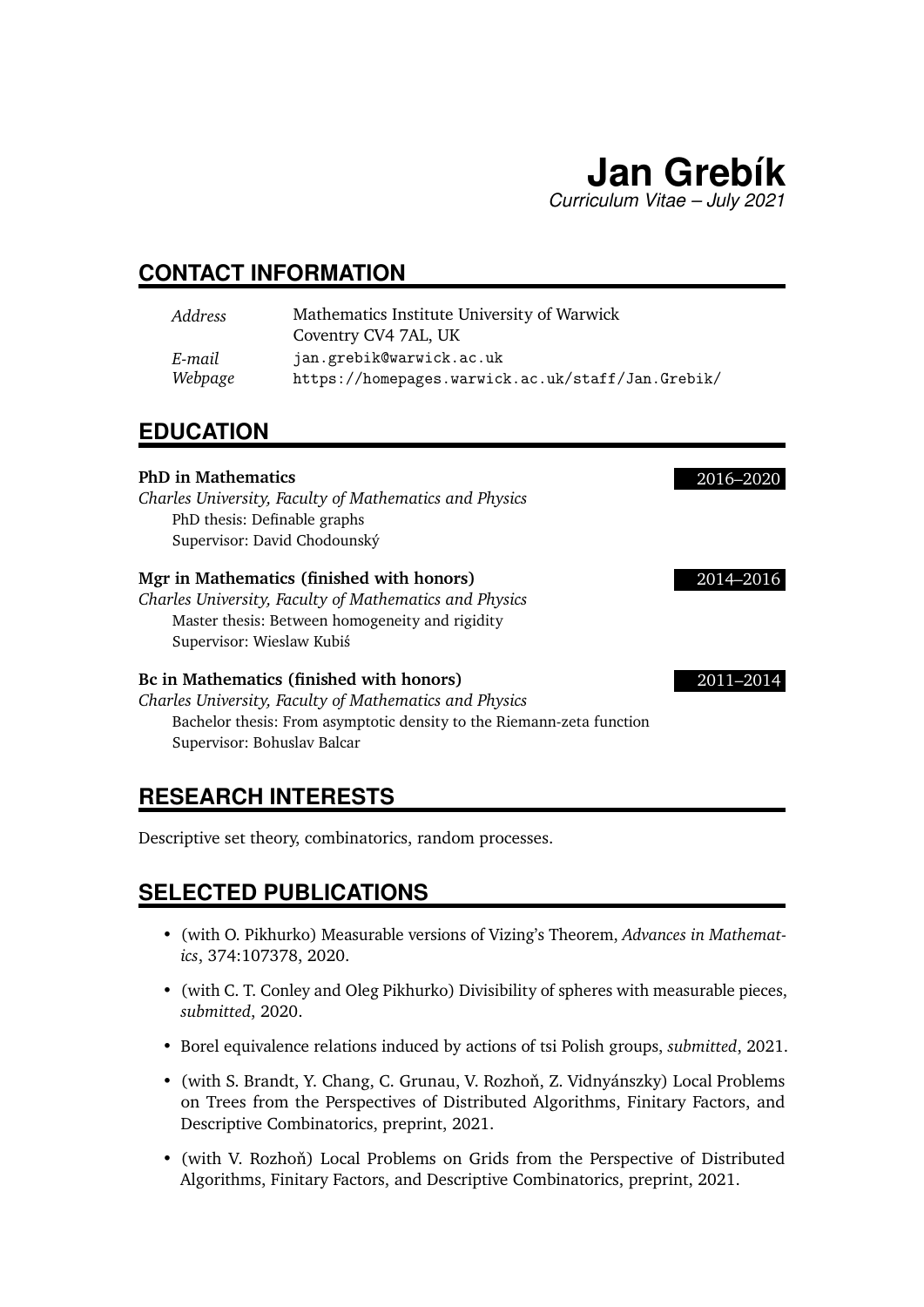### **AWARDS**

- Faculty of Science, Engineering and Medicine PostDoc Prize 2021 (University of Warwick)
- Josef Hlávka Prize 2018
- Award of the Dean for the best Master thesis of 2016
- Award of the Dean for the best Bachelor thesis of 2014

## **ALL PUBLICATIONS**

Published

- A rigid Urysohn-like metric space, *Proc. Amer. Math. Soc.* 145 (2017), no. 9, 4049– 4060.
- An example of a Fraissé class without a Katětov functor, *Appl. Categ. Structures* 26 (2018), no. 1, 1–6.
- (with S. Gabriyelyan, J. Kakol, L. Zdomskyy) The Ascoli property for function spaces, *Topology Appl.* 214 (2016), 35–50.
- (with S. Gabriyelyan, J. Kakol, L. Zdomskyy) Topological properties of function spaces over ordinals., *Rev. R. Acad. Cienc. Exactas Fís. Nat. Ser. A Math. RACSAM* 111 (2017), no. 4, 1157–1161.
- (with M. Hrušák) No minimal tall Borel ideal in the Katětov order, *Fund. Math.* 248 (2020), no. 2, 135–145.
- (with C. Uzcategui) Bases and selectors for tall families, *J. Symb. Log.* 84 (2019), no. 1, 359–375.
- Ultrafilter extensions of asymptotic density, *Comment. Math. Univ. Carolin.* 60 (2019), no. 1, 25–37.
- (with D. Chodounský, V. Fischer) On the length of maximal free sequences in  $P(\omega)/fin$ , *Arch. Math. Logic* 58 (2019), no. 7-8, 1035–1051.
- σ-lacunary actions of Polish groups, *Proc. Amer. Math. Soc.* 148 (2020), no. 8, 3583- 3589.
- (with M. Doležal, J. Hladký, I. Rocha, V. Rozhoň) Relating the cut distance and the weak\* topology for graphons, *J. Combin. Theory Ser. B*, 147:252–298, 2021.
- (with O. Pikhurko) Measurable versions of Vizing's Theorem, *Advances in Mathematics*, 374:107378, 2020.

Accepted

- (with I.Rocha) Fractional Isomorphism of Graphons, accepted to *Combinatorica*, 2019.
- (with S. Geschke and B. D. Miller) Scrambled Cantor sets, accepted to *Proc. Amer. Math. Soc.*, 2020.
- (with Z. Vidnyánszky) Tall  $F_{\sigma}$  subideals of tall analytic ideals, accepted to *Proc. Amer. Math. Soc.*, 2020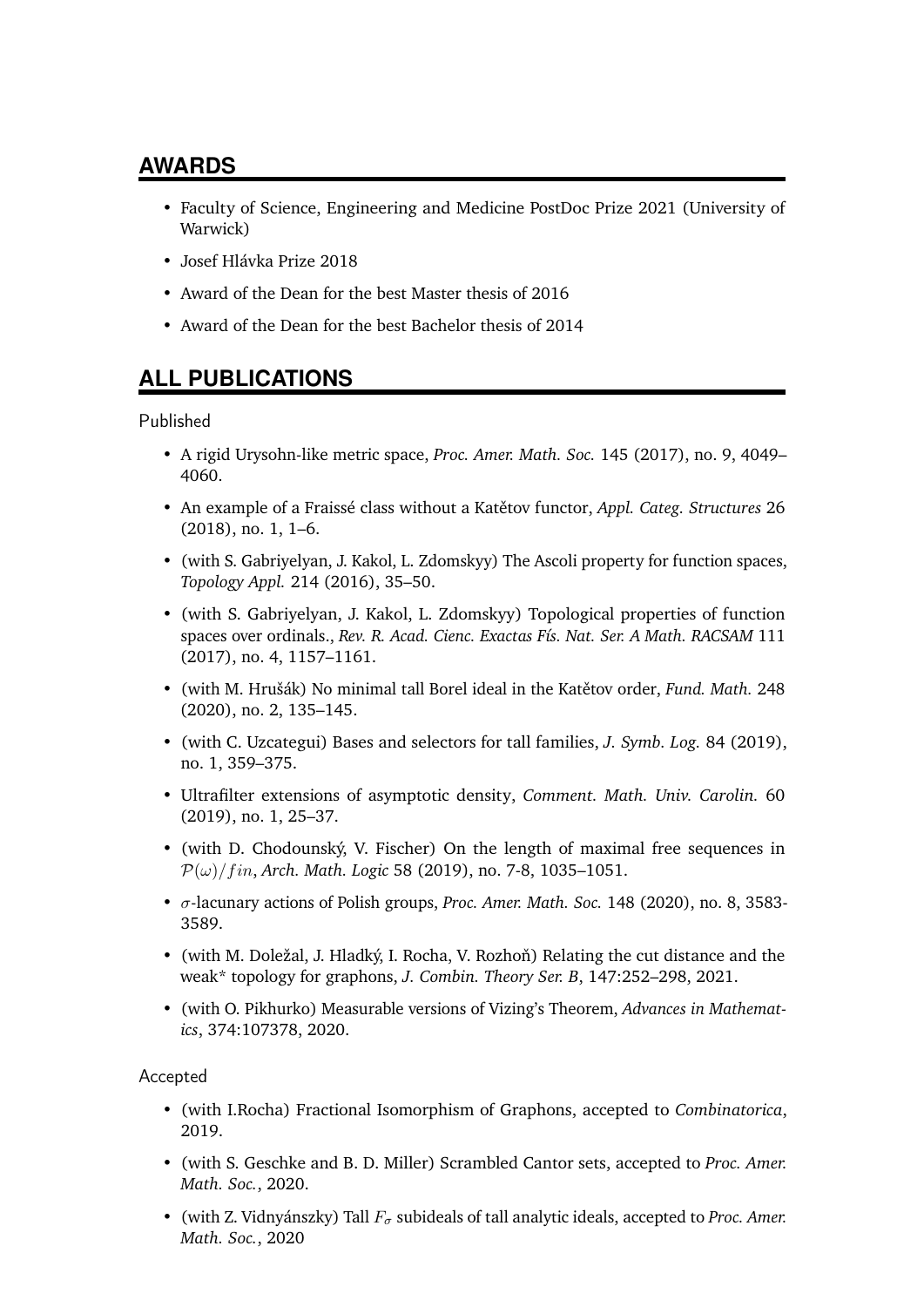#### Submitted

- (with M. Doležal, J. Hladký, I. Rocha, V. Rozhoň) Cut distance identifying graphon parameters over weak\* limits, *submitted*, 2018.
- (with C. T. Conley and Oleg Pikhurko) Divisibility of spheres with measurable pieces, *submitted*, 2020.
- Approximate Schreier decorations and approximate König's line coloring Theorem, *submitted*, 2020.
- Borel equivalence relations induced by actions of tsi Polish groups, *submitted*, 2021.
- (with S. Brandt, Y. Chang, C. Grunau, V. Rozhoň, Z. Vidnyánszky) Local Problems on Trees from the Perspectives of Distributed Algorithms, Finitary Factors, and Descriptive Combinatorics, preprint, 2021.
- (with V. Rozhoň) Classification of Local Problems on Paths from the Perspective of Descriptive Combinatorics, *submitted*, 2021.
- (with V. Rozhoň) Local Problems on Grids from the Perspective of Distributed Algorithms, Finitary Factors, and Descriptive Combinatorics (Previous, now irrelevant, title: Of Toasts and Tails), preprint, 2021.
- (with O. Pikhurko) Large Deviation Principles for Block and Step Graphon Random Graph Models, *submitted*, 2021.

## **PROFESSIONAL EXPERIENCE**

| Research Assistant – Mathematics Institute, University of Warwick | since 2019 |
|-------------------------------------------------------------------|------------|
| <b>Student Researcher – Institute of Mathematics CAS</b>          | 2015-2019  |
| <b>Student Researcher – Institute of Computer Science CAS</b>     | 2018       |

#### **RESEARCH VISITS**

- Universität Hamburg, host S. Geschke, March 2016 (3 weeks)
- National Autonomous University of Mexico, host M. Hrušák, May 2017
- Kurt Gödel Research Center, University of Vienna, AKTION program fellow, supervisor B. Miller, March–May 2018
- Bernoulli center, Lausanne, thematic semester in descriptive set theory participant, June 2018
- Warwick University, host O. Pikhurko, Novemeber 2018
- Cornell University, host S. Solecki, March–May 2019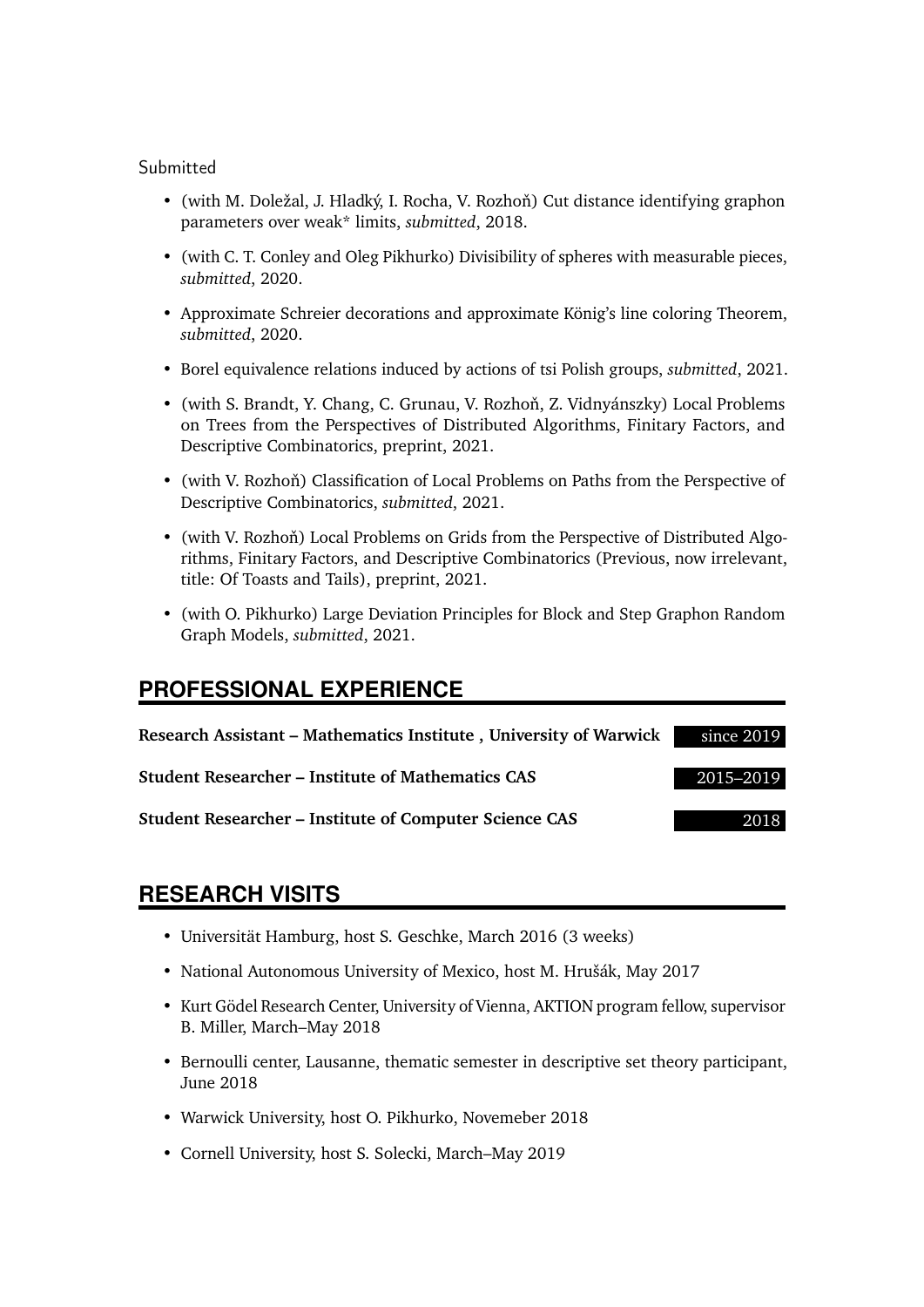## **CONFERENCE AND SEMINAR TALKS**

- *Asymptotic Density in Generic Extensions*, Winter School in Abstract Analysis (2014, Hejnice, Czech Republic)
- *Fraïssé-like structures*, Winter School in Abstract Analysis (2017, Hejnice, Czech Republic)
- *Fraïssé classes and Katětov functors*, Prague Gathering of Logicians (2017, Prague, Czech Republic)
- *Example of a Fraïssé class without a Katětov functor*, Research seminar UNAM (2017, Morelia, Mexiko)
- *Borel ideals*, PhDs in Logic X (2018, Prague, Czech Republic)
- *Borel ideals*, SETTOP 2018 (2018, Novi Sad, Serbia)
- *Weak\* topology and graphons* , Combinatorics Seminar (2018, University of Warwick, UK)
- *Vizing's theorem for graphings* , Logic Seminar (2019, Cornell University, USA)
- *Measurable versions of Vizing's theorem*, European Set Theory Conference (2019, Vienna, Austria)
- *Fractional isomorphism of graphons*, Combinatorics Seminar (2019, University of Warwick, UK)
- *Measurable versions of Vizing's theorem*, DIMAP Seminar (2020, University of Warwick, UK)
- *Polish group actions*, STUK5 mini-talk (2020, Royal Society building, London, UK)
- *Measurable versions of Vizing's theorem*, Algebra and Geometry Seminar (2020, Lancaster University, UK)
- *Essentially countable Borel equivalence relations*, Caltech logic (online) seminar, (2020, Caltech, US)
- *LDP for graphons*, UBC Probability seminar (online), (2020, UBC, Canada)
- *Large deviation principle for graphons*, EPC webinar (online), (2020)
- *Distributed computing and finitary factors of iid labelings*, UBC Probability seminar (online), (2021, UBC, Canada)
- Descriptive combinatorics of actions of  $\mathbb{Z}^d$ , Florida Logic seminar (online), (2021, University of Florida, USA)

# **PROFESSIONAL ACTIVITIES**

*Referee/Reviews:*

• AMS reviews, CMUC, Fundamenta Math., PAMS, JCTB, ICALP, CPC, JGT

*Organizing:*